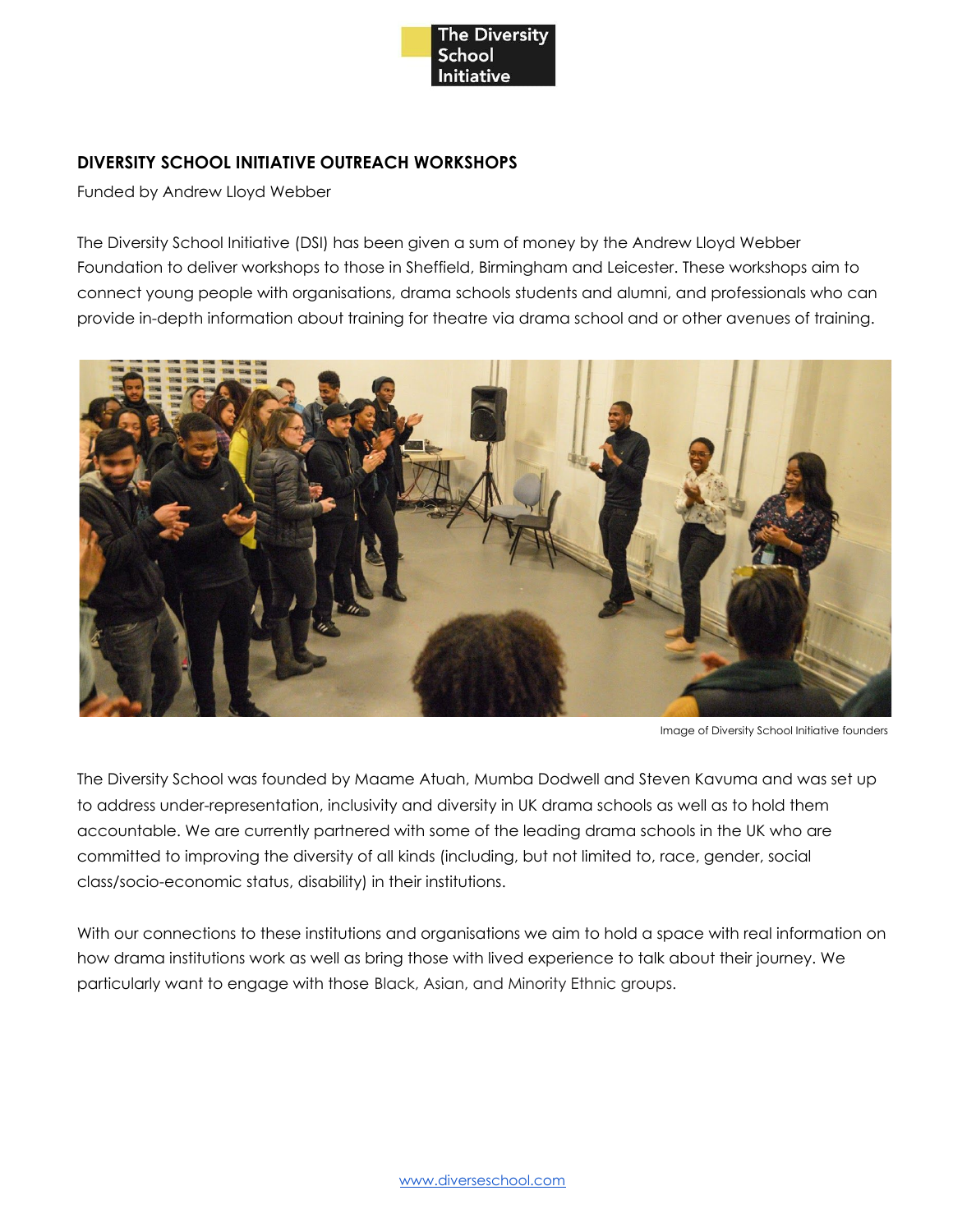

# **WORKSHOPS AND TALKS**

#### **Introduction to Formal School Training Workshop**

- Introduction to Drama School Training
- What is a drama school?
- How does one apply?
- What is alternative training?
- 3 X 10 Mins talk with drama school students from different departments of study
	- Acting
	- Applied Theatre
	- Production
- Q&A with current drama school students and Diversity School Founders and Directors

# Dates: **1st February and 15th March**

#### **Supporting Talks:**

**Audition Workshop -** 90mins Hour on Audition Process and Auditioning Digitally + Q&A with teachers and alumni / students.

# Date: **Monday 8th Feb**

**Accessibility in Training and Audition Workshop** - Q&A Representatives from a leading theatre that is putting accessibility at the front.

Date: TBC

#### **Key Dates:**

| Introductory Workshop                    | Monday 1st February 5:30pm - 7pm<br>Monday 15th March 5:30pm - 7pm |
|------------------------------------------|--------------------------------------------------------------------|
| <b>Audition Workshop</b>                 | Monday 8th February 5:30pm - 7pm                                   |
| <b>Accessible Training and Auditions</b> | TBC                                                                |

**To sign up to any of these workshops please fill out this form: Outreach [Workshop](https://docs.google.com/forms/d/e/1FAIpQLSesg_Usi7_JOCAbW_W4_3lSqyRGVenLJqEU2zdgQY7iGyL19w/viewform?usp=sf_link) Sign up Form**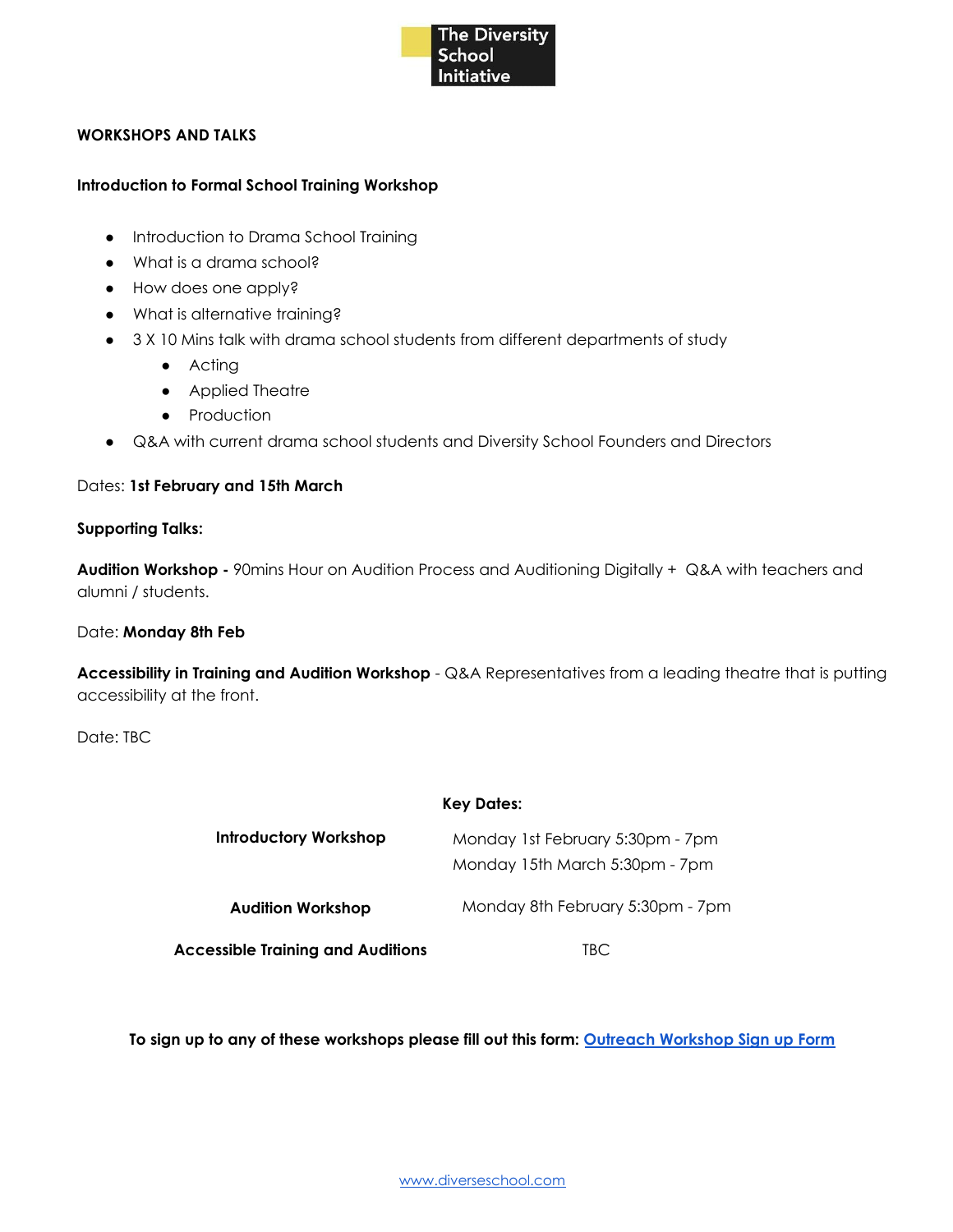



Image of Diversity School Initiative with students from leading UK Drama School

## **PARTNER DRAMA SCHOOLS**

The Diversity School has partnered with six drama schools who have committed to make training more inclusive for all. With our partnership these drama schools have signed up to pay a fee for our services, where we consult on diversity and inclusivity as well as meet with their students to talk about their lived experience at said institution.

We are currently partnered with:

**Arts Educational Schools** Website: <https://artsed.co.uk/>

**Bristol Old Vic** Website: <https://bristololdvic.org.uk/>

**Guildhall School Of Music And Drama (Drama)**

Website: <https://www.gsmd.ac.uk/>

**Lamda (Drama)**

Website: <https://www.lamda.ac.uk/>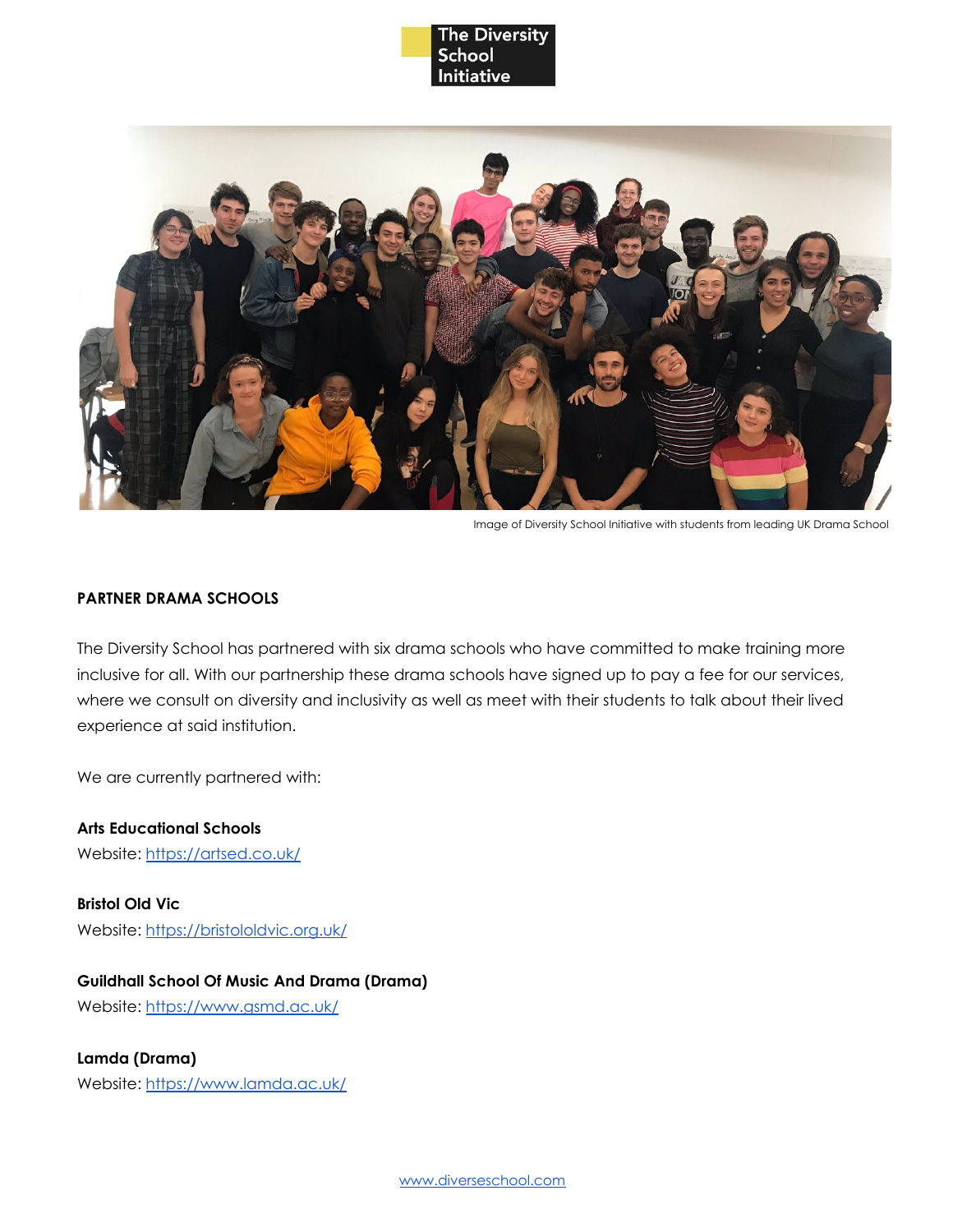

# **Liverpool Institute Of Performing Arts (Lipa)**

Website: <https://www.lipa.ac.uk/>

# **Mountview Academy**

Website: <https://www.mountview.org.uk/>

# **ALTERNATIVE PATHWAY TRAINING**

Alternative training is training offered by organisations that is on the whole more affordable and over a shorter period of time. These institutions offer very vigorous training and are spaces in which students can top - up or develop skills in their own time.

# **Access all Areas -** [www.accessallareastheatre.org](http://www.accessallareastheatre.org/)

Access All Areas make disruptive theatre and performance by learning disabled and autistic artists. Our interactive performance events create intimate moments of interaction between performers and public, occupying unexpected spaces in venues, on the streets, and in public buildings.

# **CompanyThree -** [www.companythree.co.uk](https://www.companythree.co.uk/)

A theatre company led by the ideas of our 75 members aged 11-19. They are based in Islington and North London and make transformative theatre through long-term, intensive collaboration between young people and professional theatre-makers.

# **Deafinitely Theatre -** [www.deafinitelytheatre.co.uk/Pages/Category/adult-programmes](https://www.deafinitelytheatre.co.uk/Pages/Category/adult-programmes)

Deafinitely Theatre's HUB is the go-to for accessible theatre training. The Hub is a new theatre training course for emerging deaf, hard of hearing and hearing artists to gain structured, accessible, professional theatre training, with the aim of equipping participants for mainstream arts employment.

# **Face Front -** [www.facefront.org/training/](http://www.facefront.org/training/)

We create accessible theatre for schools and the public, with disabled and non-disabled performers. Our shows and activities transform the lives of disadvantaged people, improving emotional well-being and addressing social injustice.

# **Extant Pathways Programme -** [www.extant.org.uk/pathways\\_press\\_release/](http://www.extant.org.uk/pathways_press_release/)

Pathways—a bespoke training programme for visually impaired theatre-makers.

**Graeae -** [graeae.org](https://graeae.org/)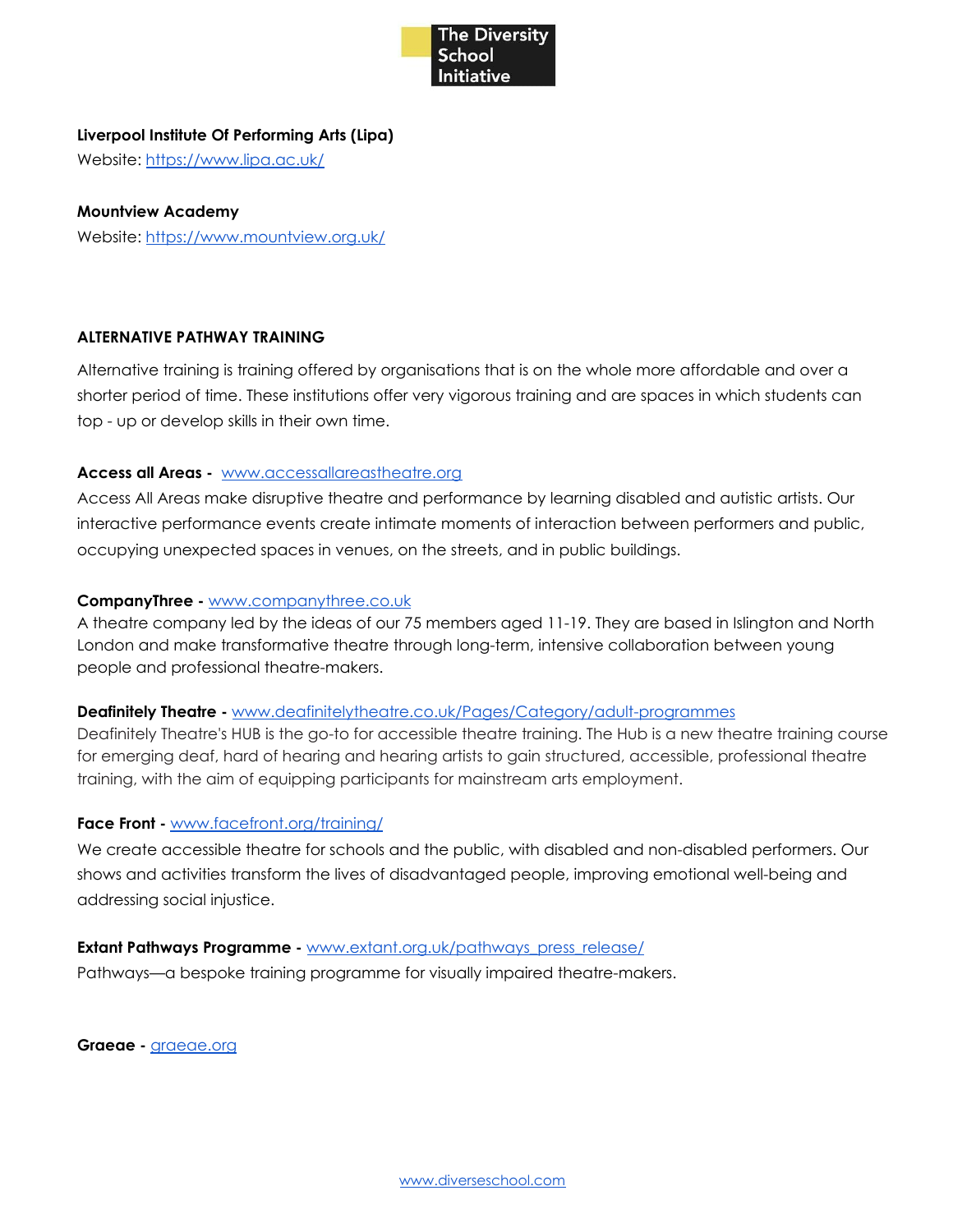

Graeae is a force for change in world-class theatre, boldly placing D/deaf and disabled actors centre stage and challenging preconceptions. Graeae offer support to those in need in providing support when applying and attending drama school.

#### **Iampro -** [www.iampro.com](http://www.iampro.com/)

The online drama school, where you can take classes from professionals who are working in the industry.

## **Mind the Gap -** [www.mind-the-gap.org.uk](https://www.mind-the-gap.org.uk/)

Mind the Gap is one of Europe's leading learning disability theatre companies that creates work for UK and international audiences. Their vision is to work in an arts sector where there is equal opportunity for performers with learning disabilities: a world where performers are trained, respected and employed equally, and feature every day on our stages and screens.

# **The Mono Box -** [www.themonobox.co.uk](http://www.themonobox.co.uk/)

A creative training hub and support network for emerging theatre talent. It provides access to unique affordable, ongoing training, writing and performing opportunities.

# **National Youth Theatre -** [www.nyt.org.uk](https://www.nyt.org.uk/)

A national organisation for those aged 15-25 that produces shows for young people with young people. They also offer acting workshops, backstage courses and other development programmes for young people.

# **New Earth Academy -** [www.yellowearth.org/about-yellow-earth/we-nurture/yellow-earth-academy/](http://www.yellowearth.org/about-yellow-earth/we-nurture/yellow-earth-academy/)

New Earth Academy is a FREE short summer course of either drama school training or writing for theatre conducted with theatre professionals. They welcome young British East/Southeast Asians\*(16+) who have had little or no drama training but might be already working as an actor or writer, people who are keen to get into the theatre industry and those who feel they will benefit from being connected into a growing nationwide BESEA network of young artists and theatremakers.

# **Orange Tree Theatre -** [www.orangetreetheatre.co.uk/opportunities/artists](http://www.orangetreetheatre.co.uk/opportunities/artists)

The Orange Tree aims to challenge, move and amaze with a bold and continually evolving mix of new and re-discovered plays in our unique in-the-round space.They provide a Writers programme and Artist Develop programme as well as home to the JMK Award.

# **Tamasha** - [www.tamasha.org.uk/developing-artists](http://www.tamasha.org.uk/developing-artists)

Originally founded to take positive action to develop British South Asian theatre artists, its focus has since moved to champion and nurture voices and stories from all cultures – cultures that are otherwise left in the shadows.

# **Uproot Productions** - [www.uprootprod.co.uk](http://www.uprootprod.co.uk/)

Uproot is a production company that supports Black artists in developing experimental and political stories that represent the breadth of our lived experiences.

**WoLab -** [www.wolab.co.uk](https://www.wolab.co.uk/)